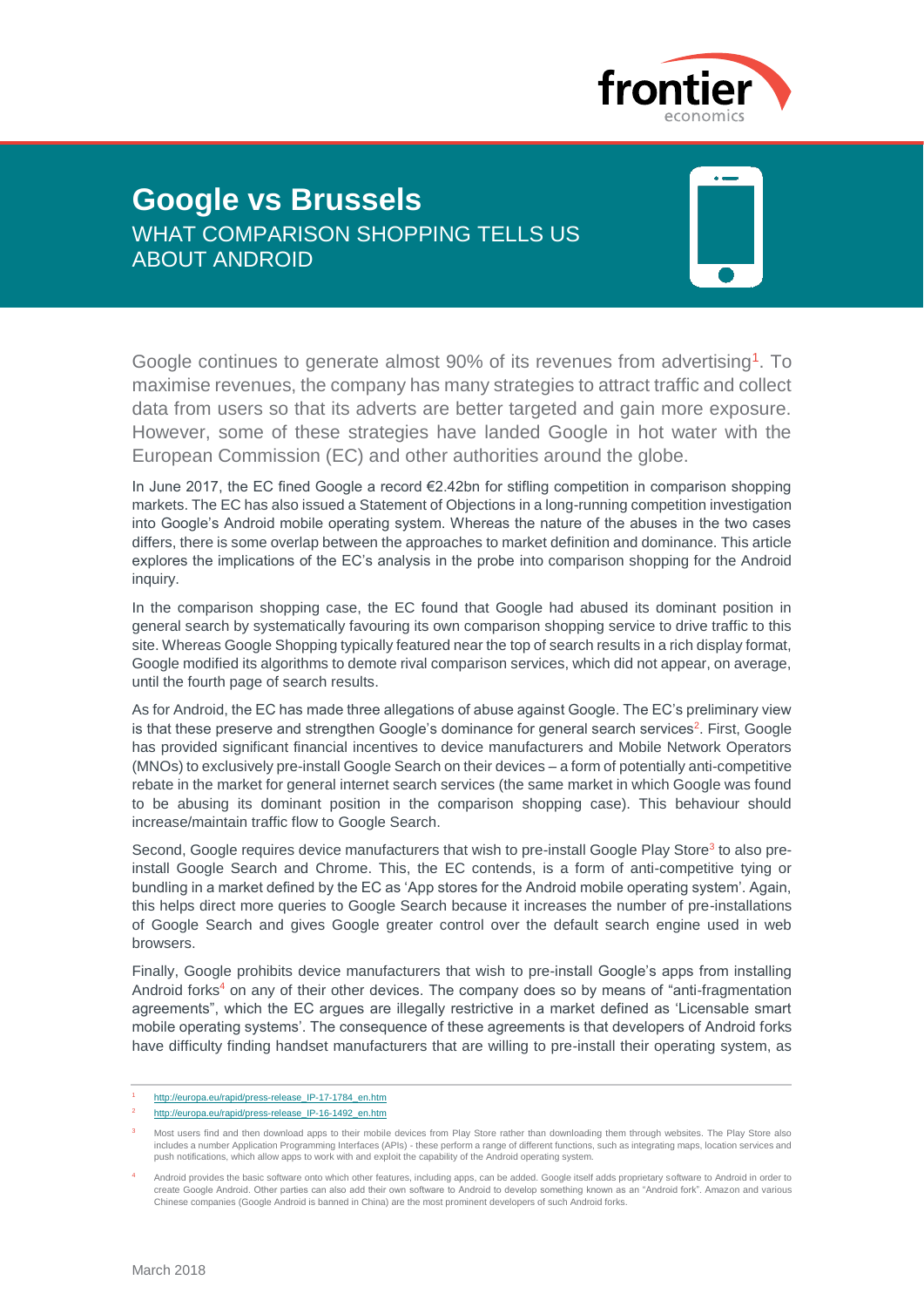Amazon discovered when it tried to launch its own Android fork<sup>5</sup>. This reduces the popularity of Android forks and therefore restricts an avenue for rivals to provide apps (including search engines) that compete with Google's apps (including Google Search).

## The definition of dominance

When it looked into comparison shopping, the EC found that Google held a dominant position for general search services in all 13 countries under consideration from 2008 onwards<sup>6</sup>, thereby setting a precedent for the Android case. If the EC can just cross-refer to that earlier investigation, it will already have demonstrated Google's dominance in general internet search services, one of the three product markets that it is scrutinising in its probe of Android. However, proving that Android and the Play Store are dominant in the other two markets ('Licensable smart mobile operating systems' and 'App stores for the Android mobile operating system' respectively) will likely be more complex.

# The market for Apples

In its examination of comparison shopping, the EC placed considerable emphasis on Google's very high and stable volume market share for general search services (typically above 90%). The EC played down the significance of Google search being provided for free<sup>7</sup>. In the case of mobile operating systems, Android is also provided for 'free', hence similar arguments could be replayed.

In contrast to Google Search, Android's market share varies significantly over time, and by country, depending on how widely the market is defined. If all operating systems are part of the same market, Android has recently achieved a share (by volume of sales) above 50%. But this has not always been the case – see the chart below.



#### **Figure 1 Share of mobile operating systems in Europe (including iOS)**

- m/gadgets/2013/10/googles-iron-grip-on-android-controlling-open-source-by-any-means-ne
- Except in the Czech Republic, where the dominance did not start until 2011.

7 In response to Google's contention that it was providing its search services for free, the EC said this was not really the case in light of the data that Google<br>collects on consumers. Besides, the EC ruled, "the free natur

*Source: <http://gs.statcounter.com/>*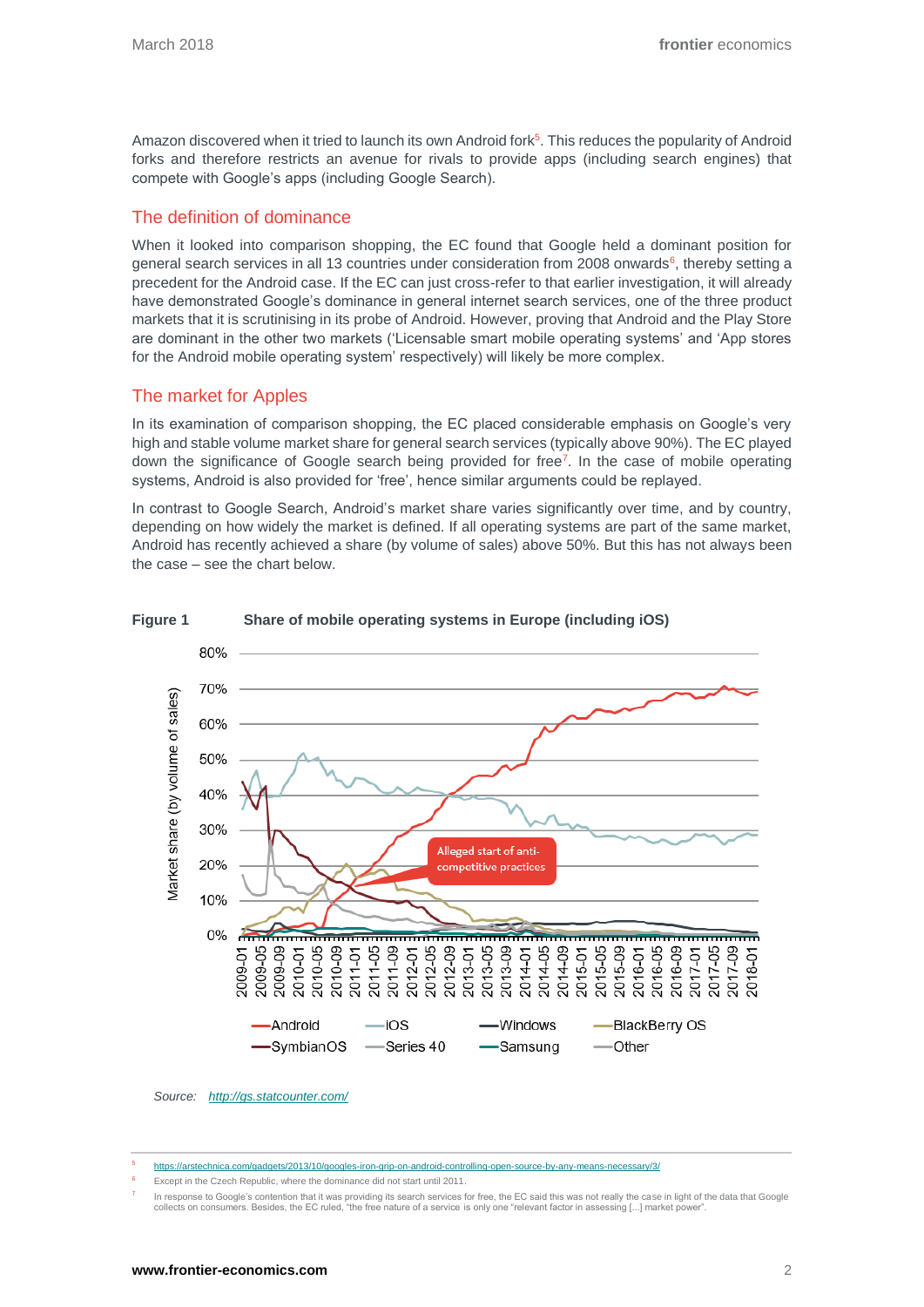It has been reported<sup>8</sup> that the EC will seek to show that there was abuse of dominance from January 2011 onwards. This task will be much easier if it can demonstrate that Google and Apple are not close competitors. Whether iOS is in the same market as Android depends on the magnitude of switching between the two platforms. Device manufacturers cannot shift from Android to iOS (as iOS is not licensable). Therefore, the market definition depends on the behaviour of end users. If enough of them are willing to change from Android phones to iPhones in response to a 5-10% drop in quality<sup>9</sup> of the Android OS, this could support a wider market definition. When such customer switching does occur, it can constitute an 'indirect constraint' - in competition jargon - if deemed sufficient to deter a company from reducing the quality of its product by a small but significant amount. In its guidance on telecoms regulation, the EC recognises that indirect constraints can be taken into account when defining markets if they are sufficiently strong<sup>10</sup>.

If the EC fails to show that iOS is in a different market to Android, this implies greater variability in Android's position in different EU markets - iOS actually has a larger market share (by volume) than its rival in countries such as the UK, Norway, Sweden, Luxembourg and Switzerland<sup>11</sup>. This could mean that Google has never been dominant in operating systems in some national markets.



**Figure 2 Market share by operating system in January 2018**



8 [https://www.reuters.com/article/us-eu-google-antitrust-exclusive/exclusive-eu-considers-record-fine-as-panel-checks-google-android-case-sources](https://www.reuters.com/article/us-eu-google-antitrust-exclusive/exclusive-eu-considers-record-fine-as-panel-checks-google-android-case-sources-idUSKBN19Q1RU)[idUSKBN19Q1RU](https://www.reuters.com/article/us-eu-google-antitrust-exclusive/exclusive-eu-considers-record-fine-as-panel-checks-google-android-case-sources-idUSKBN19Q1RU)

A 5-10% increase in price cannot be considered in this context given that Android is provided for free.

<sup>10</sup> https://ec.europa.eu/digital-single-market/en/news/explanatory-note-accompanying-commission-recommendation-relevant-product-and-service-markets <sup>11</sup> <http://gs.statcounter.com/>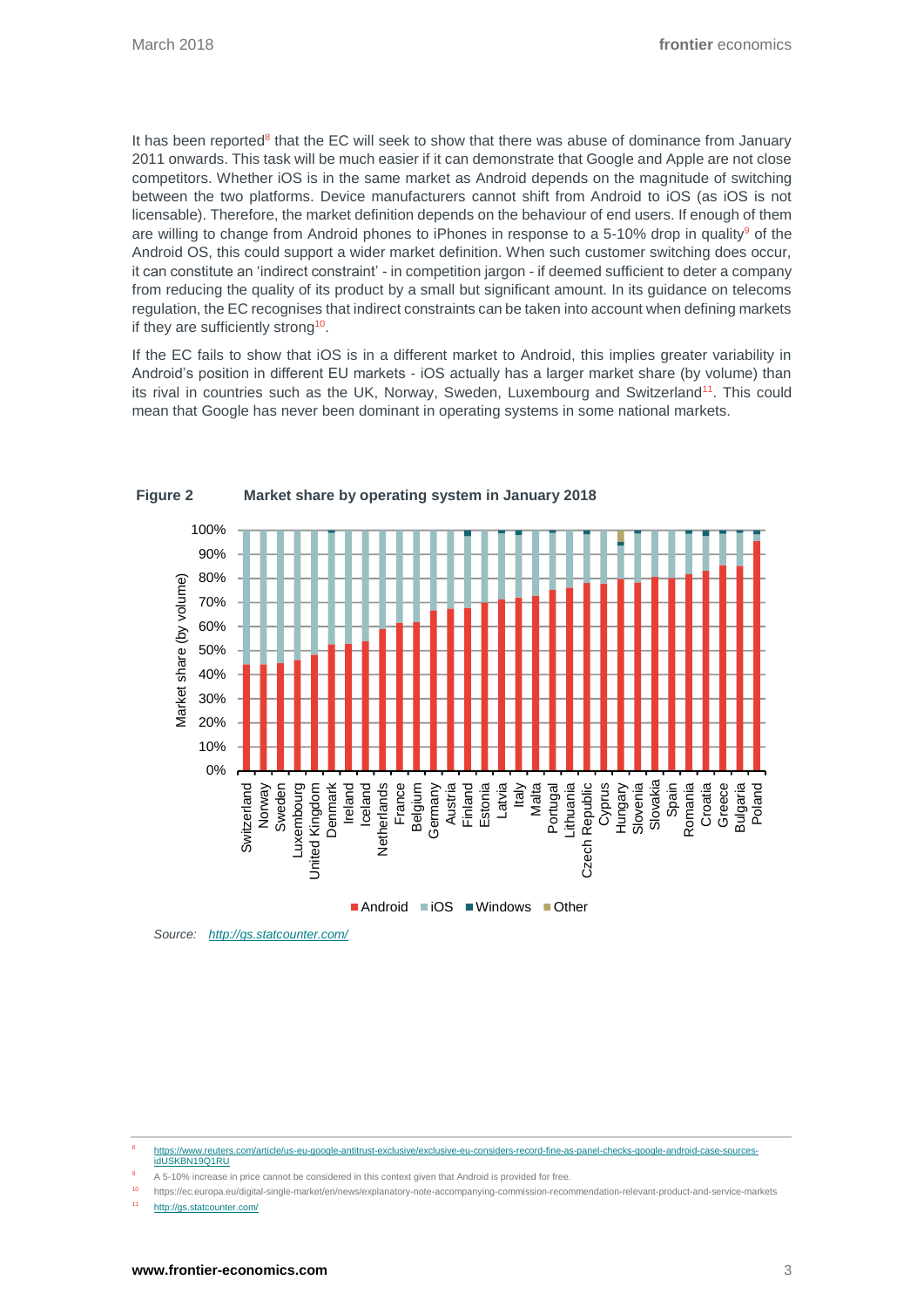The EC has also argued that there is a separate market for app stores on Android. Under this narrow market definition, it should be easy to find Play Store dominant. For this definition to be challenged, a case will need to be made similar to that for operating systems, i.e. if the price of the Play Store goes up by 5-10%<sup>12</sup> (or the quality goes down by 5-10%), then a sufficient number of Android users will switch to iPhones and use the Apple App Store instead, thereby rendering the price increase unprofitable.

# Both or nothing

To substantiate its allegation that Google distorts competition by providing financial incentives to handset manufacturers and MNOs to exclusively pre-install Google Search, the EC probably needs only to prove dominance for general search services. It has already done that in the comparison shopping case. However, if the EC failed to demonstrate dominance for Android and/or Play Store, the implications for its other two abuse allegations could be significant. Success with respect to showing Play Store's dominance would likely be more important as this could support both of the EC's remaining allegations. However, the chances of finding dominance in the two markets are linked because they both depend on users' willingness to switch between Android phones and iPhones. Therefore, a more likely outcome may be that the EC manages to demonstrate dominance in both markets or in neither.

## And what about the effects?

When it investigated comparison shopping, the EC highlighted that traffic on Google Shopping was declining before the abuse started. Google's service then benefited immediately from a leap in traffic. In the UK, it increased no less than 45-fold. In contrast, traffic on competing comparison shopping sites slumped, for example by 92% in Germany. In short, the EC had solid evidence that the abuse it alleged had transformed Google Shopping's performance relative to its competitors. Such evidence is likely to be difficult to detect in the Android case. The EC claims that Google's aim is to maintain and strengthen its position in general search, a market where it is already dominant and where an improvement in the performance of Android would be unlikely to have a detectable impact. The Commission is therefore worrying about a more hypothetical competition effect – that mobile devices with rival search apps might have proven to be more successful in the absence of Google's anti-competitive behaviour.

In the comparison shopping case, Google also contended that there was an objective justification for its behaviour as it helped to improve its products, e.g. by making its search results more useful. The EC dismissed this claim. Google has argued that its anti-fragmentation agreements for Android help to ensure that life is easier for app developers because they don't have to produce lots of different versions of their apps. The EC may find these arguments more challenging to dismiss as they seem more plausible in light of evidence, for instance, that Apple does not license its operating system at all. In addition, according to Google, Unix and Symbian provide examples of how problematic fragmentation can be for developers.

### Inadequate remedies?

When it probed comparison shopping, the EC set out only high-level principles for the required remedy, namely that Google should stop favouring its own service, Google Shopping. This gave the firm considerable latitude in implementing the remedy, and the EC is already investigating complaints<sup>13</sup> that Google's response is proving ineffective<sup>14</sup>. This being so, the EC may consider giving Google less freedom in the Android case if and when it comes to remedies. The EC is likely to conclude its investigation later this year.

<sup>&</sup>lt;sup>12</sup> This could occur through the price of apps within the Play Store increasing by 5-10%.

<sup>13</sup> <https://www.politico.eu/article/commission-probes-google-shoppings-antitrust-remedy-document/>

[http://www.foundem.co.uk/fmedia/Foundem\\_Sep\\_2017\\_Undead\\_Auction/](http://www.foundem.co.uk/fmedia/Foundem_Sep_2017_Undead_Auction/)